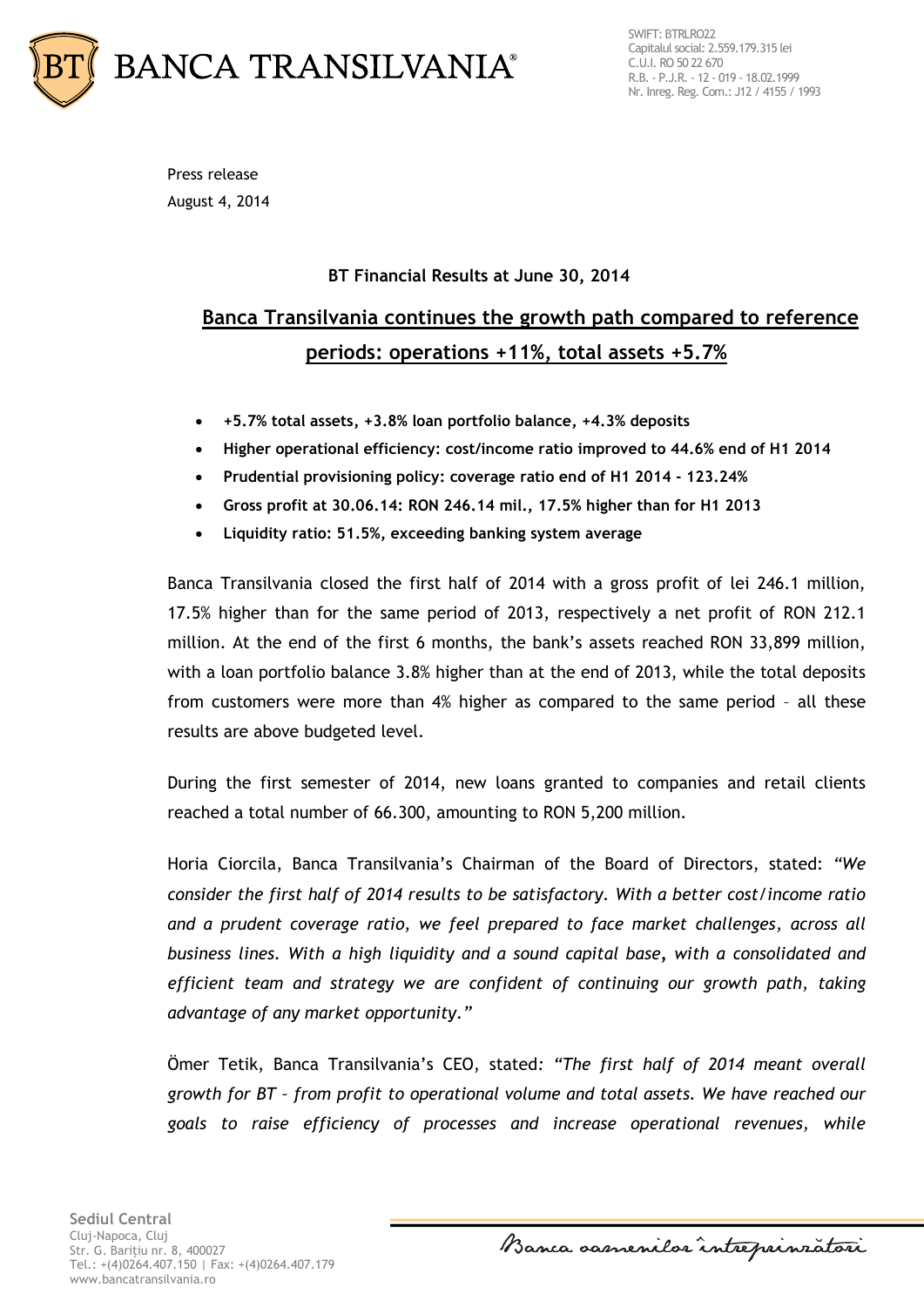*maintaining lending in support of the Romanian economy. Our main focus continues to be loan portfolio and revenue growth".*

#### **FINANCIAL RESULTS BT 2014 - details:**

Our constant support to the real economy and development of new products and services – the focus on increasing activity on all areas of interest to the bank – have led to increasing operational income during the first semester of 2014, which amounted to RON 907 million, 24% higher than H1 2013, when RON 734 million. The net interest margin reached 3.45% during the first semester of this year. BT's positive results in 2014 were also supported by streamlining and cost control initiatives, leading to an improvement of the cost to income ratio by more than 7 percentage points in comparison to H1 2013, reaching 44.6% in H1 2014.

The number of the bank's active clients – both individuals and companies – was maintained at the level registered at 31.12.2013, namely 1.76 million clients. Banca Transilvania's attention was focused on retail and SME clients, with tailored approaches for specialized segments, such as agriculture and healthcare. In line with the increase of the active client base, the number of operations performed via BT accounts was augmented by 11% in comparison to the same period of 2013, with a fee income pace of 15%.

As at 30.06.2013 the loan portfolio balance reached RON 19,773 million, with resources from clients amounting to RON 26,904 million and resulting in a loan to deposit ratio of 73.50%. Banca Transilvania continues to register a very comfortable liquidity level, with an immediate liquidity ratio of 51.5%, considerably better than the banking market average.

According to the recommendation of the National Bank of Romania, Banca Transilvania proceeded to writing off loans with a debt service of more than 360 days, which were fully covered by depreciation adjustments. As a result of this operation, during the  $1<sup>st</sup>$  semester of 2014, loans amounting to a gross value of RON 320 million were written off.

Over the past years, Banca Transilvania has pursued a prudent lending policy, granting special attention to risk dispersion. Non-performing loans, PAR >90 represent 12.30% of Banca Transilvania's credit portfolio, end of H1 2014, being below the average of the

Banca samenilar intreprinzatori

2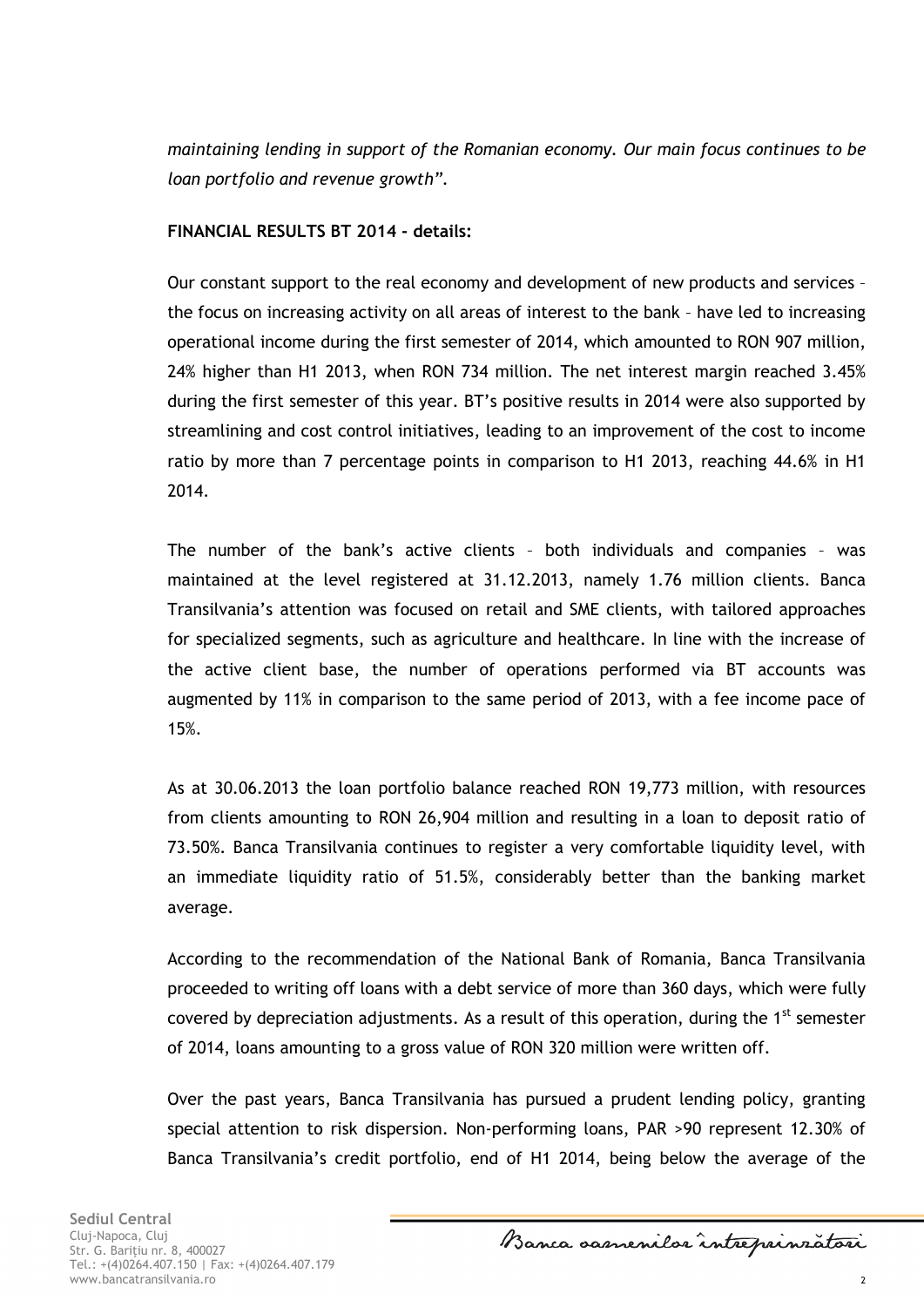Romanian banking system. By aiming to maintain provision coverage of NPLs, even after fully provisioned loans had been written off, during H1 2014 Banca Transilvania registered net provision expenses for assets and lending commitments of RON 256 million, resulting in NPL coverage with related provisions and mortgage collateral by more than 123%, value which has been relatively stable over the past two years.

This strategy contributes to the consolidation of the bank's financial stability. The total provision balance was RON 2,470 million at June 30, 2014, as opposed to 2,493 million end of 2013, this level being partly influenced by the abovementioned write-offs performed during H1 2014.

Banca Transilvania has ended H1 2014 with a portfolio of 2.2 million cards, generating transactions 16% higher than for the same period of last year. The bank's market share in terms of transaction volumes reached 17.3%. The first semester of 2014 brought consistent retail segment figure increases for Banca Transilvania, with granted loans reaching RON 956 mil. In terms of companies, during H1 2014 the Bank granted approximately 12,400 new loans, with an average exposure of RON 450 thd. per client.

The bank's CAR was 14.16%, considering the first semester profit.

During the month of June, Fitch Ratings Agency has affirmed the long term foreign currency IDR at 'BB-' with Stable outlook, while the short term foreign currency IDR was affirmed at 'B'. The viability rating reflects strong deposit funding base, stable profitability and internal capital generation, low concentrations in the loan book, a low share of foreign-currency lending and reasonable coverage of impaired loans with accounting provisions.

**PR and Communication Office**

Banca samenilar intreprinzatori

3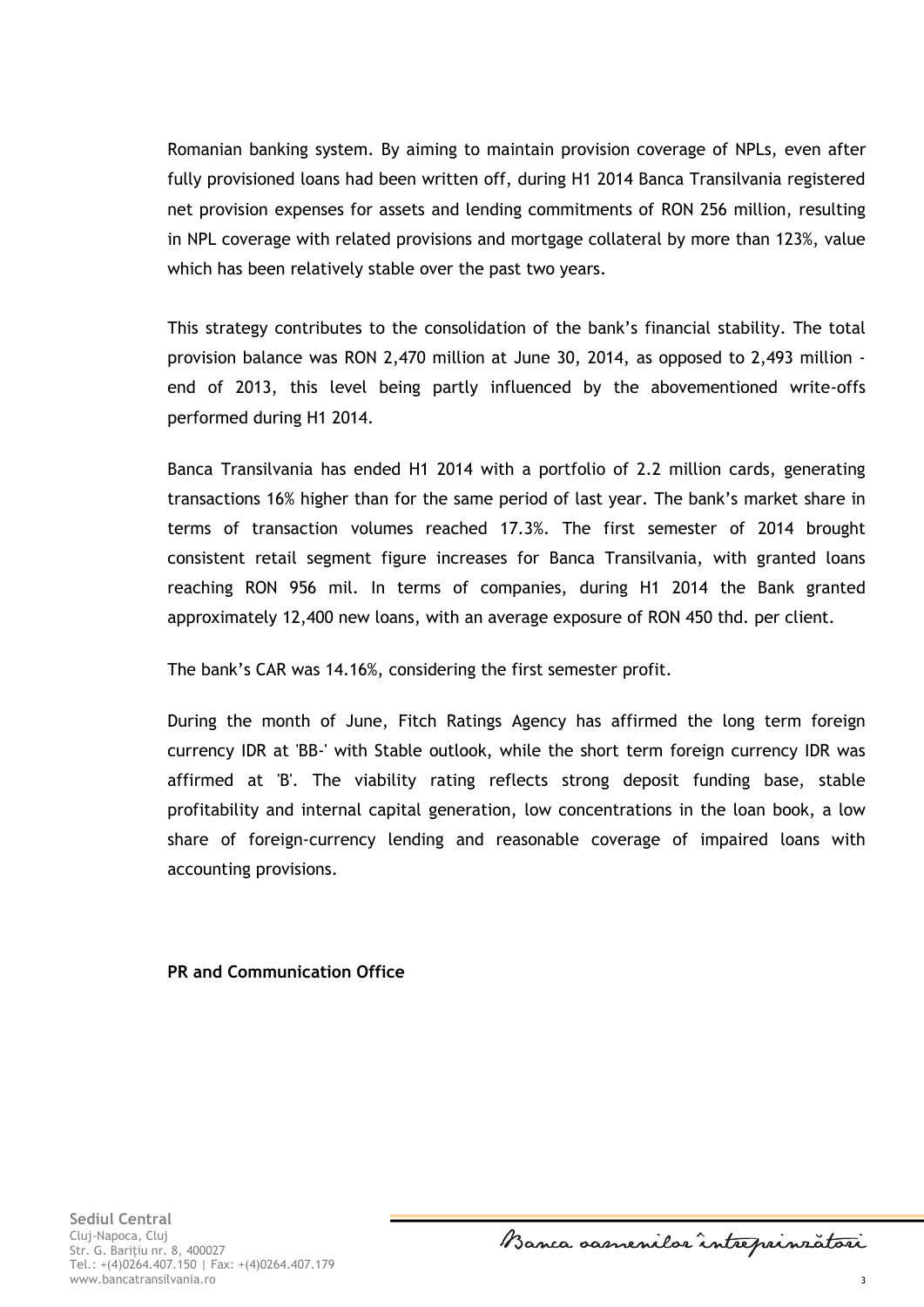#### **Annex**

## **FINANCIAL RESULTS, 30.06.2014**

| <b>BALANCE SHEET</b><br>thd. RON                                         | 30-Jun -14  | 31-Dec-13     | △ 30.06.14<br>Vs 31.12.13 |
|--------------------------------------------------------------------------|-------------|---------------|---------------------------|
|                                                                          |             |               |                           |
| Cash and cash equivalents                                                | 3,986,259   | 4,101,913     | $-2.8%$                   |
| <b>Placements with banks</b>                                             | 1,541,786   | 1,666,177     | $-7.5%$                   |
| Loans and receivables - securities                                       | 171,070     | 92,335        | 85.3%                     |
| Financial assets at fair value through profit or<br>loss and derivatives | 52,538      | 11,122        | 372.4%                    |
| Loans and advances to customers - net                                    | 17,303,831  | 16,667,200    | 3.8%                      |
| -Loans and advances to customers - gross                                 | 19,773,371  | 19, 160, 259  | 3.2%                      |
| - Loan provisions                                                        | (2,469,540) | (2, 493, 059) | $-0.9%$                   |
| Investment securities, available for sale                                | 10,193,181  | 8,936,455     | 14.1%                     |
| Intangible assets                                                        | 76,158      | 82,908        | $-8.1%$                   |
| Tangible assets                                                          | 292,262     | 289,046       | 1.1%                      |
| <b>Equity investments</b>                                                | 74,856      | 73,956        | 1.2%                      |
| Other assets                                                             | 206,597     | 144,753       | 42.7%                     |
| <b>Total assets</b>                                                      | 33,898,538  | 32,065,865    | 5.7%                      |
|                                                                          |             |               |                           |
| Deposits from banks                                                      | 152,916     | 418,755       | $-63.5%$                  |
| Deposits from customers                                                  | 26,903,544  | 25,803,860    | 4.3%                      |
| Loans from banks and other financial<br>institutions                     | 2,538,320   | 2,067,261     | 22.8%                     |
| Subordinated liabilities                                                 | 331,533     | 337,913       | $-1.9%$                   |
| Deferred tax liabilities                                                 | 92,500      | 59,985        | 54.2%                     |
| <b>Other liabilities</b>                                                 | 444,336     | 295,597       | 50.3%                     |
| <b>Total liabilities</b>                                                 | 30,463,149  | 28,983,371    | 5.1%                      |
| Shareholders' equity                                                     |             |               |                           |
| Share capital                                                            | 2,645,680   | 2,292,937     | 15.4%                     |
| <b>Revaluation reserves</b>                                              | 27,859      | 28,997        | $-3.9%$                   |
| Own shares                                                               | 0           | $-818$        | $-100.0%$                 |
| Retained earnings                                                        | 287,830     | 430,043       | $-33.1%$                  |
| Other reserves                                                           | 474,020     | 331,335       | 43.1%                     |
| <b>Total equity</b>                                                      | 3,435,389   | 3,082,494     | 11.4%                     |
| Total liabilities and shareholders' equity                               | 33,898,538  | 32,065,865    | 5.7%                      |

Banca oasnenilor intreprinzatori